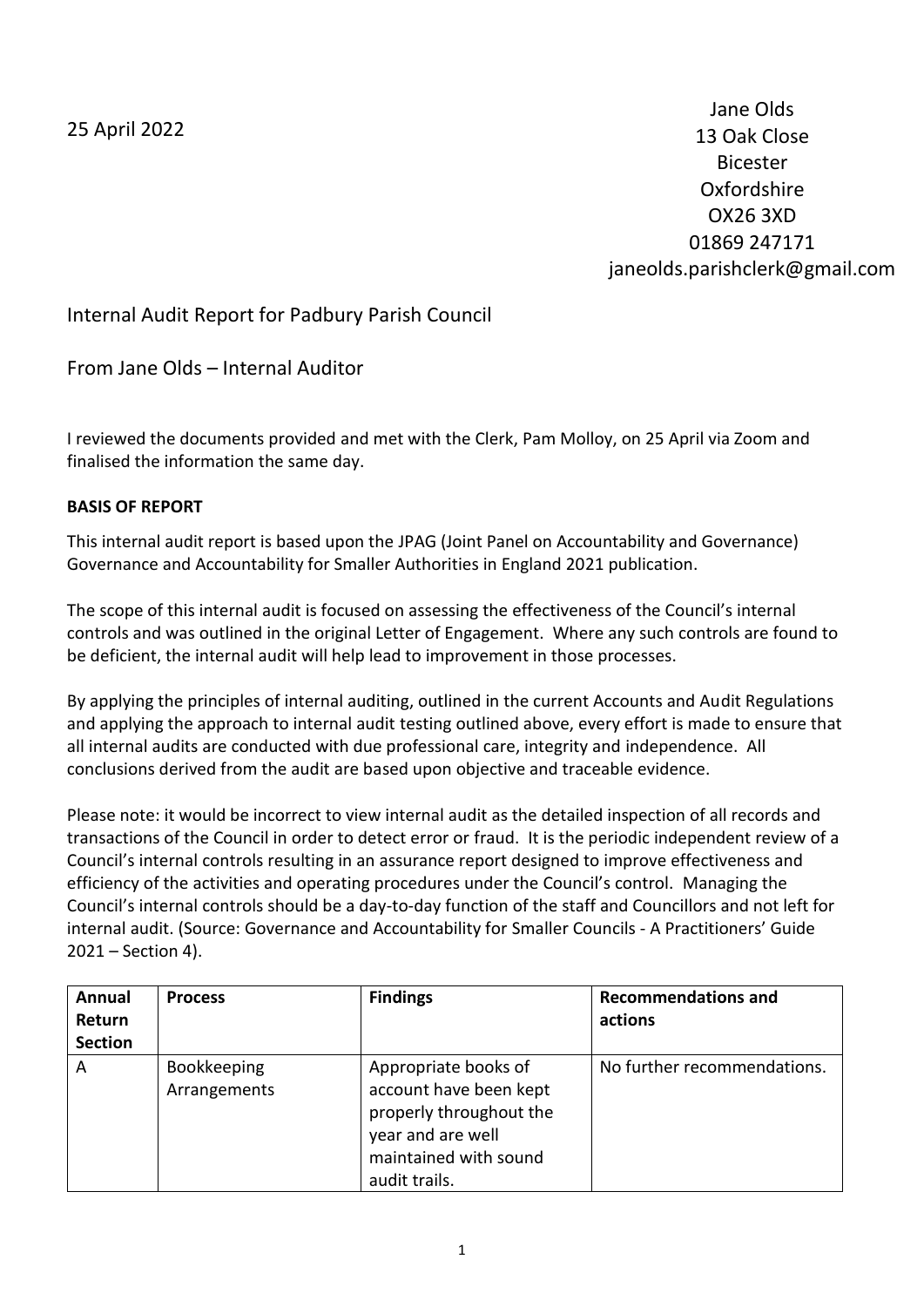| <b>Annual</b>  | <b>Process</b>                                                                     | <b>Findings</b>                                                                                                                                                                                                               | <b>Recommendations and</b>                                                                                                                                                                                                                                       |
|----------------|------------------------------------------------------------------------------------|-------------------------------------------------------------------------------------------------------------------------------------------------------------------------------------------------------------------------------|------------------------------------------------------------------------------------------------------------------------------------------------------------------------------------------------------------------------------------------------------------------|
| Return         |                                                                                    |                                                                                                                                                                                                                               | actions                                                                                                                                                                                                                                                          |
| <b>Section</b> |                                                                                    |                                                                                                                                                                                                                               |                                                                                                                                                                                                                                                                  |
| B              | Council's Financial<br>Regulations have been<br>met with regard to<br>expenditure  | The Council's Financial<br>Regulations have been met<br>in that appropriate<br>authorisations have been<br>given for each level of<br>expenditure.<br>Payments were supported<br>by invoices, and<br>expenditure was approved | No further recommendations.                                                                                                                                                                                                                                      |
|                |                                                                                    | and VAT appropriately                                                                                                                                                                                                         |                                                                                                                                                                                                                                                                  |
| $\mathsf{C}$   | Review of Internal<br>Controls                                                     | accounted for.<br>I have noted that the Risk<br>Assessment was last<br>reviewed in February 2021<br>and was therefore not<br>reviewed during the<br>financial year 21/22.                                                     | As recommended last year,<br>the Council should review and<br>update it annually using the<br>JPAG recommendations (2021<br>version - starting at 5.89 and<br>criteria 5.91) and publish it on<br>the website. Further<br>recommendations are<br>included below. |
| D              | <b>Budgetary Controls</b><br>(Precept requirement)                                 | The annual Precept<br>requirement resulted from<br>an adequate budgetary<br>process.                                                                                                                                          | No further recommendations.                                                                                                                                                                                                                                      |
| D              | <b>Budgetary Controls</b><br>(Budget monitoring)                                   | Progress against the budget<br>was monitored and<br>minuted regularly.                                                                                                                                                        | No further recommendations.                                                                                                                                                                                                                                      |
| D              | The final Outturn is in<br>line with expectations.                                 | The final outturn was<br>materially in line with<br>expectations.                                                                                                                                                             | No further recommendations.                                                                                                                                                                                                                                      |
| E              | Income controls                                                                    | Expected income was fully<br>received and properly<br>recorded.                                                                                                                                                               | No further recommendations.                                                                                                                                                                                                                                      |
| F              | Petty cash controls                                                                | Petty cash is not operated<br>by the Council.                                                                                                                                                                                 | No further recommendations.                                                                                                                                                                                                                                      |
| G              | Payroll controls                                                                   | Salaries to employees were<br>paid in accordance with<br>Council approvals.                                                                                                                                                   | No further recommendations.                                                                                                                                                                                                                                      |
| H              | Asset Controls - the<br>register has correctly<br>recorded all material<br>assets? | The current asset register<br>has correctly recorded all<br>material Assets. The<br>correct basis of valuation<br>has been applied.                                                                                           | No further recommendations.                                                                                                                                                                                                                                      |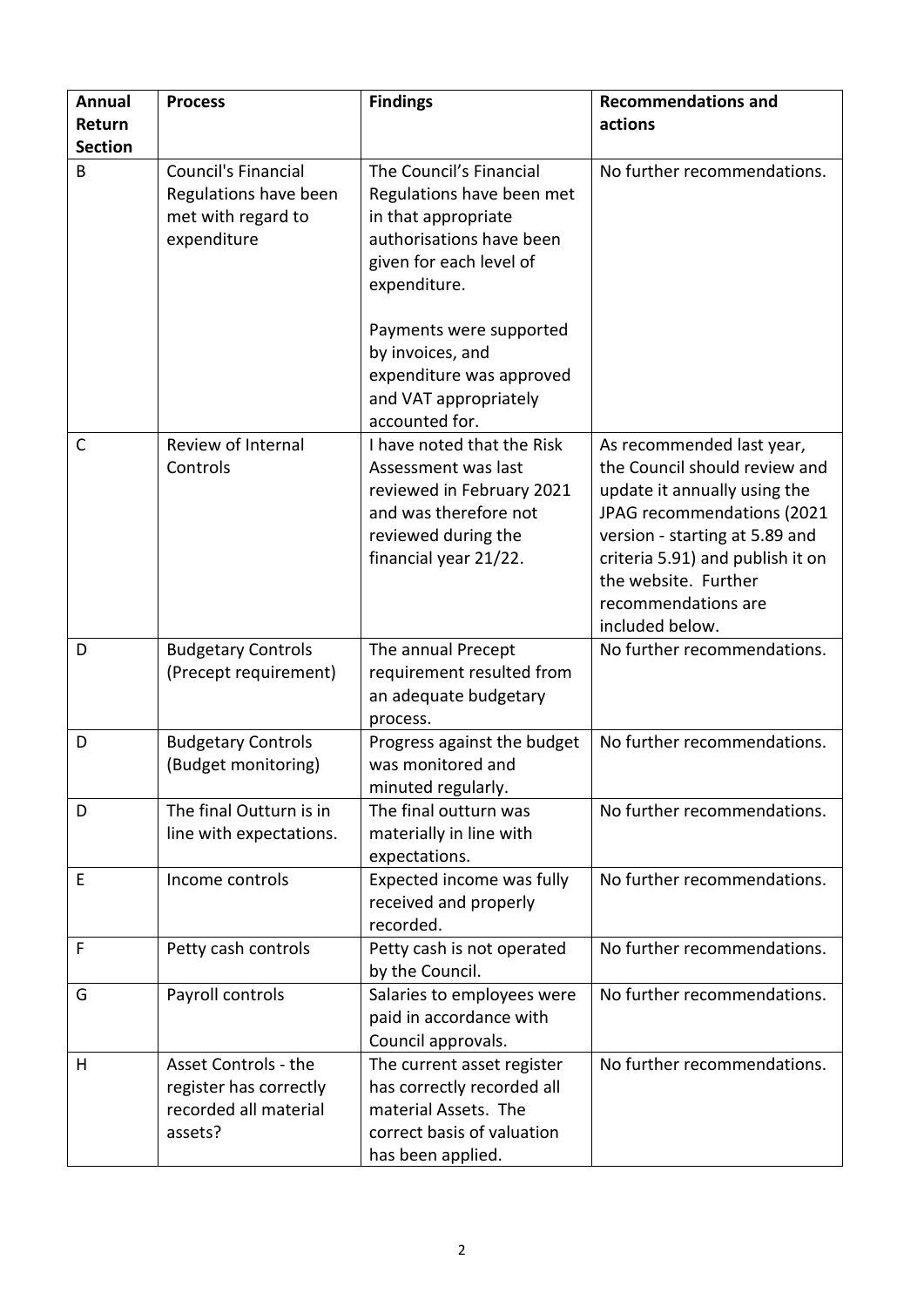| <b>Annual</b>  | <b>Process</b>                                                                    | <b>Findings</b>                                                                                                                                                | <b>Recommendations and</b>                                                                                                                                                                                                                                                         |
|----------------|-----------------------------------------------------------------------------------|----------------------------------------------------------------------------------------------------------------------------------------------------------------|------------------------------------------------------------------------------------------------------------------------------------------------------------------------------------------------------------------------------------------------------------------------------------|
| Return         |                                                                                   |                                                                                                                                                                | actions                                                                                                                                                                                                                                                                            |
| <b>Section</b> |                                                                                   |                                                                                                                                                                |                                                                                                                                                                                                                                                                                    |
| H              | Asset Controls - all<br>additions correctly<br>recorded?                          | Additions in the year have<br>been correctly recorded<br>within the Cash Book and<br>Register.                                                                 | No further recommendations.                                                                                                                                                                                                                                                        |
| H              | Asset Controls - all<br>Deeds and Titles<br>established and shown<br>on register? | Deeds and Titles are yet to<br>be fully established and<br>shown on the Register.                                                                              | Ensure that the reference<br>number is shown on the Asset<br>Register.                                                                                                                                                                                                             |
| $\mathsf{I}$   | <b>Bank Reconciliations</b>                                                       | Periodic and year-end<br>reconciliations were<br>properly carried out.                                                                                         | No further recommendations.                                                                                                                                                                                                                                                        |
| J              | <b>Accounting Statements</b>                                                      | The Accounting Statements<br>prepared during the year<br>were prepared on the<br>correct accounting basis<br>and were supported by an<br>adequate audit trail. | No further recommendations.                                                                                                                                                                                                                                                        |
| К              | <b>Limited Assurance</b><br><b>Review Exemption</b>                               | The Council does not meet<br>the exemption criteria.                                                                                                           | No further recommendations.                                                                                                                                                                                                                                                        |
| L              | Information published<br>on website                                               | The information is<br>available.                                                                                                                               | No further recommendations.                                                                                                                                                                                                                                                        |
| M              | <b>Exercise of Public Rights</b>                                                  | The Parish Council<br>published the exercise of<br>public rights on the<br>noticeboard.                                                                        | I recommend that the notice is<br>posted on the noticeboard,<br>published in the Finance<br>section of the website, and<br>that the dates are noted and<br>Minuted prior to publication.<br>Note that the earliest date for<br>21/22 is 1 June due to the<br>Jubilee bank holiday. |
| N              | <b>AGAR Publication</b>                                                           | The Parish Council complied                                                                                                                                    | No further recommendations.                                                                                                                                                                                                                                                        |
|                | Requirements                                                                      | with the publication<br>requirements for the<br>2020/21 AGAR.                                                                                                  |                                                                                                                                                                                                                                                                                    |
| 0              | Trust Funds (If<br>applicable)                                                    | The Parish Council does not<br>operate as a Trustee.                                                                                                           | No further recommendations.                                                                                                                                                                                                                                                        |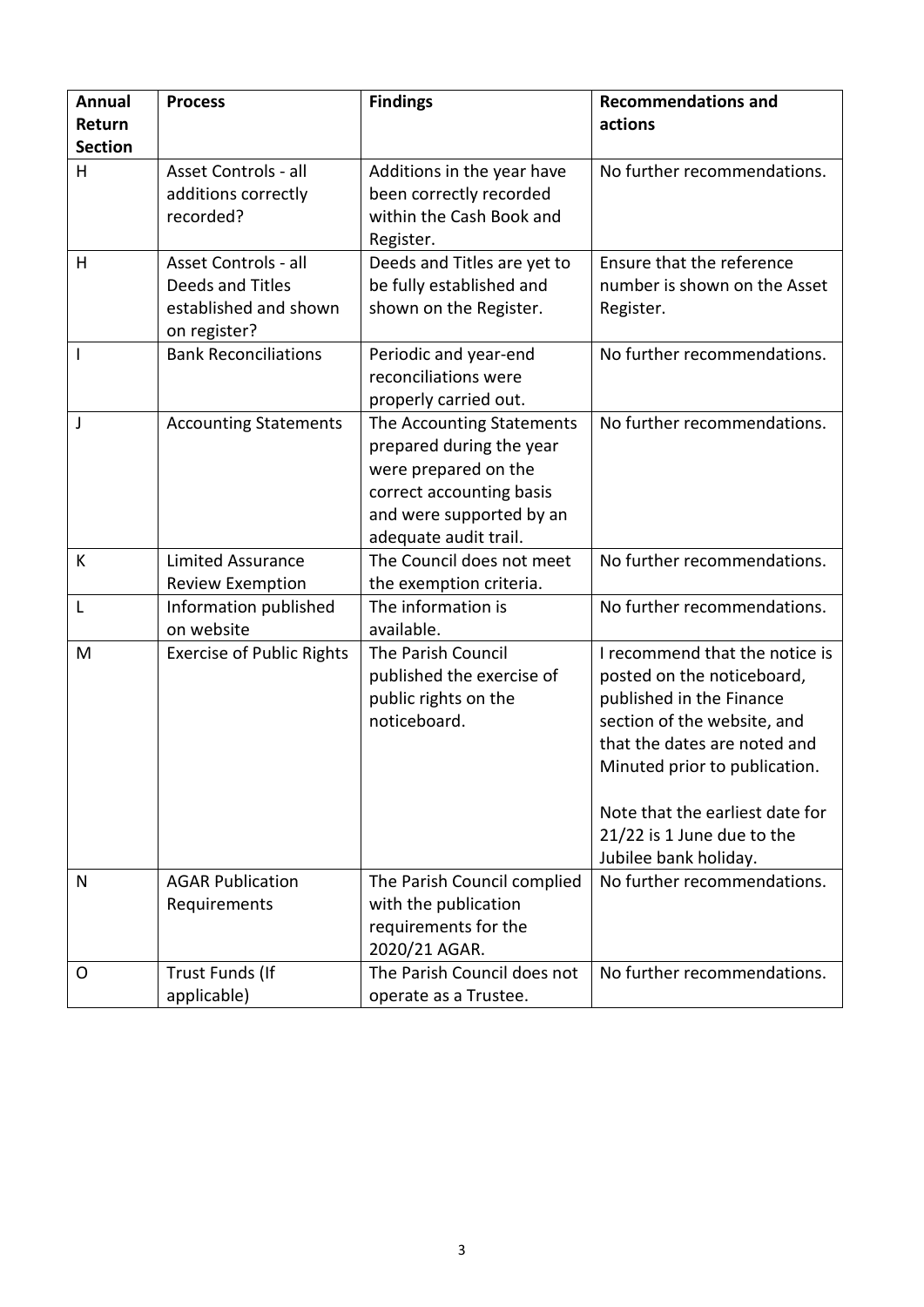# **Transparency Compliance**

| <b>Process</b>                                                                    | <b>Criteria</b>                                                                                                                                                               | <b>Findings</b>                                                                                                                                        | <b>Recommendations</b><br>and actions |
|-----------------------------------------------------------------------------------|-------------------------------------------------------------------------------------------------------------------------------------------------------------------------------|--------------------------------------------------------------------------------------------------------------------------------------------------------|---------------------------------------|
| Review of Internal audit<br>action plan has been<br>considered and actioned?      | <b>Good Practice</b>                                                                                                                                                          | The Internal Audit had<br>been reviewed the<br>previous year.                                                                                          | No further<br>recommendations.        |
| <b>External Audit</b><br>recommendations have<br>been considered and<br>actioned. | <b>Good Practice</b>                                                                                                                                                          | The Conclusion of<br>Audit report had been<br>received for 20/21 and<br>had been published on<br>the website.<br><b>Findings: None</b>                 | No further<br>recommendations.        |
| <b>Accounting Statements</b><br>agreed and reconciled to<br>the Annual Return     | Section 1 of the<br><b>Annual Return Part</b><br>1 of the Annual<br>return is complete<br>and accurate and<br>reconciles to the<br>statement of<br>accounts.                  | The accounting<br>statements in this<br>annual return present<br>fairly the financial<br>position of the Council<br>and its income and<br>expenditure. | No further<br>recommendations.        |
| Compliance with the<br><b>Transparency Act</b>                                    | While the Parish Council does not fall in to the criteria for Councils<br>below the £25k threshold, it is good practise for Parish Councils above<br>the threshold to comply. |                                                                                                                                                        |                                       |
| Compliance with the<br><b>Transparency Act</b>                                    | 1) Expenditure over<br>£100 is recorded on<br>the Council Web-<br>Site and with all<br>information<br>requirements                                                            | Available on the<br>website.                                                                                                                           | No further<br>recommendations.        |
| Compliance with the<br><b>Transparency Act</b>                                    | 2) Annual Return<br>published on the<br>Web-Site                                                                                                                              | Available on the<br>website.                                                                                                                           | No further<br>recommendations.        |
| Compliance with the<br><b>Transparency Act</b>                                    | 3) Explanation of<br>significant variances                                                                                                                                    | Available on the<br>website.                                                                                                                           | No further<br>recommendations.        |
| Compliance with the<br><b>Transparency Act</b>                                    | 4) Explanation of<br>difference between<br>Box 7 & 8 if<br>applicable                                                                                                         | Not applicable.                                                                                                                                        | No further<br>recommendations.        |
| Compliance with the<br><b>Transparency Act</b>                                    | 5) Annual<br>Governance<br>Statement recorded                                                                                                                                 | Available on the<br>website.                                                                                                                           | No further<br>recommendations.        |
| Compliance with the<br><b>Transparency Act</b>                                    | 6) Internal Audit<br><b>Report Published</b>                                                                                                                                  | <b>AGAR Available on the</b><br>website.                                                                                                               | Include the full report.              |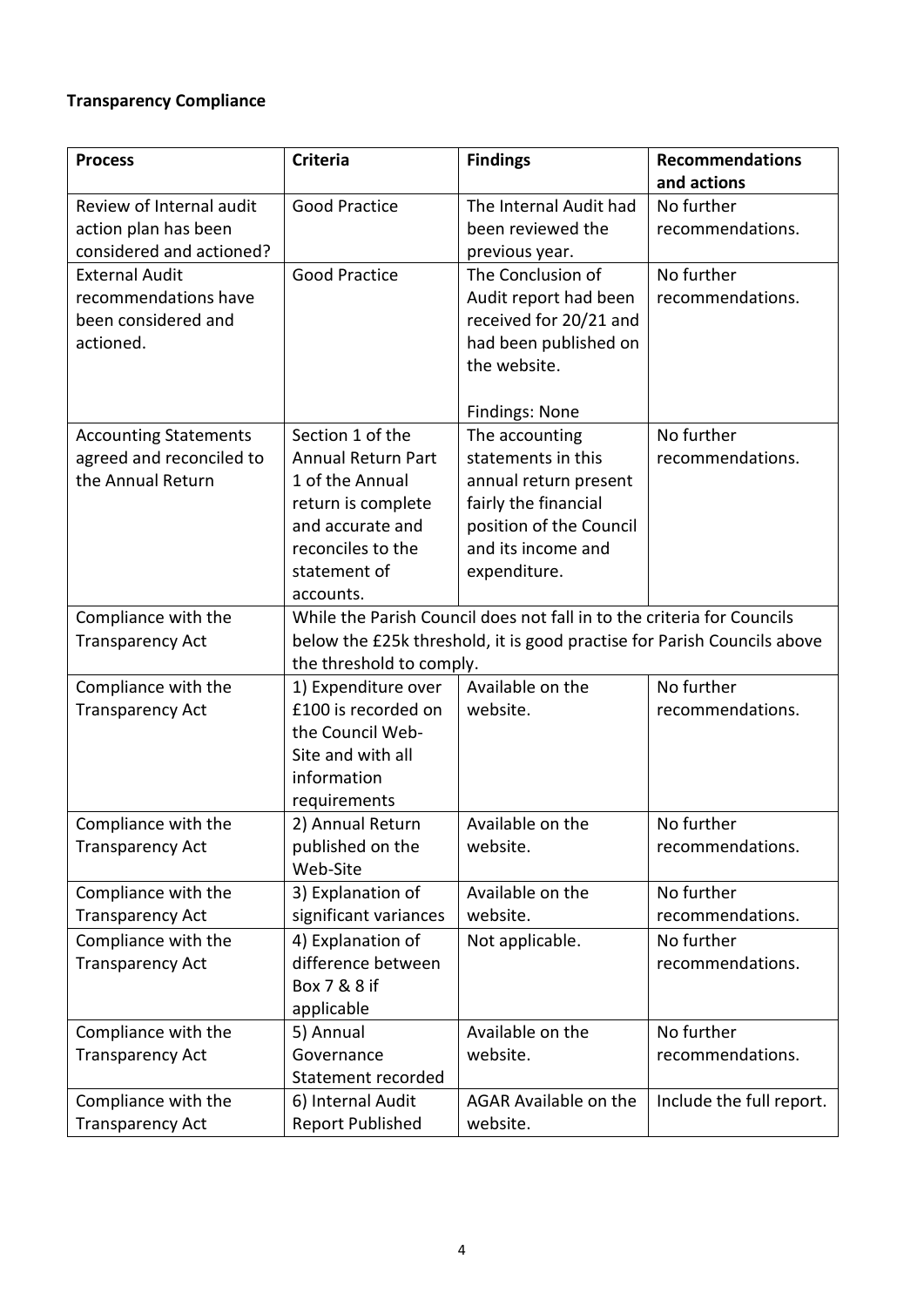| <b>Process</b>                                 | <b>Criteria</b>                                     | <b>Findings</b>              | <b>Recommendations</b><br>and actions                                                      |
|------------------------------------------------|-----------------------------------------------------|------------------------------|--------------------------------------------------------------------------------------------|
| Compliance with the<br><b>Transparency Act</b> | 7) A List of<br>Councillors'<br>responsibilities    | Available on the<br>website. | No further<br>recommendations.                                                             |
| Compliance with the<br><b>Transparency Act</b> | 8) Details of Public<br>Land and Building<br>Assets | Available on the<br>website. | Ensure that the Land<br>Registry reference<br>number is included on<br>the Asset Register. |
| Compliance with the<br><b>Transparency Act</b> | 9) Minutes &<br>Agenda                              | Available on the<br>website. | No further<br>recommendations.                                                             |

### **Further Recommendations:**

Following the completion of the Internal Audit, the Council should undertake a review of effectiveness as per Regulation 6 of the Accounts and Audit Regulations 2015. A blank form can be supplied.

### **Training**

The Clerk and the Councillors should be encouraged to take up the training offered by the local County Association and SLCC to increase their knowledge and expand the Clerk's professional development. The Clerk may like to consider ILCA or CiLCA (Certificate in Local Council Administration) in the future.

### **Debit Card**

As mentioned last year, the Council may like to consider the provision of a debit card or charge card in order that items such as Office365, anti-virus software or website domain names can be bought in the Parish's name without the need to resort to the Clerk or another Councillor having to use their personal accounts. It does not necessarily need to be a card attached to the current account. With the appropriate safeguards and procedures this would be acceptable.

#### **Payments**

I noted that some of the invoices I reviewed did not have formal minute references because they were described as 'long term agreements' which had been agreed prior to the Clerk's employment. I recommend that long term agreements – such as the Pump printing and paying for securing the playing field gate – should be reviewed at least every three years, particularly to ensure that it is still appropriate and that the Council is obtaining best value for money.

I recommend that other payments such as the annual subscriptions should be included in a list of regular expenditure which should be agreed at the April meeting for the new financial year.

#### **Risk Assessment**

As mentioned in Point C. above, the Council must assess the significant risks to achieving its objectives annually. The document must cover the financial aspects / impact of Council business; for instance, the impact of a delay in receiving the first tranche of precept or even the loss of Councillors making the Council inquorate. The Joint Practitioner's Guide gives comprehensive advice. The Council must consider and assist in completing the document as soon as possible as it is the Council which must take responsibility for this – with the Clerk's guidance.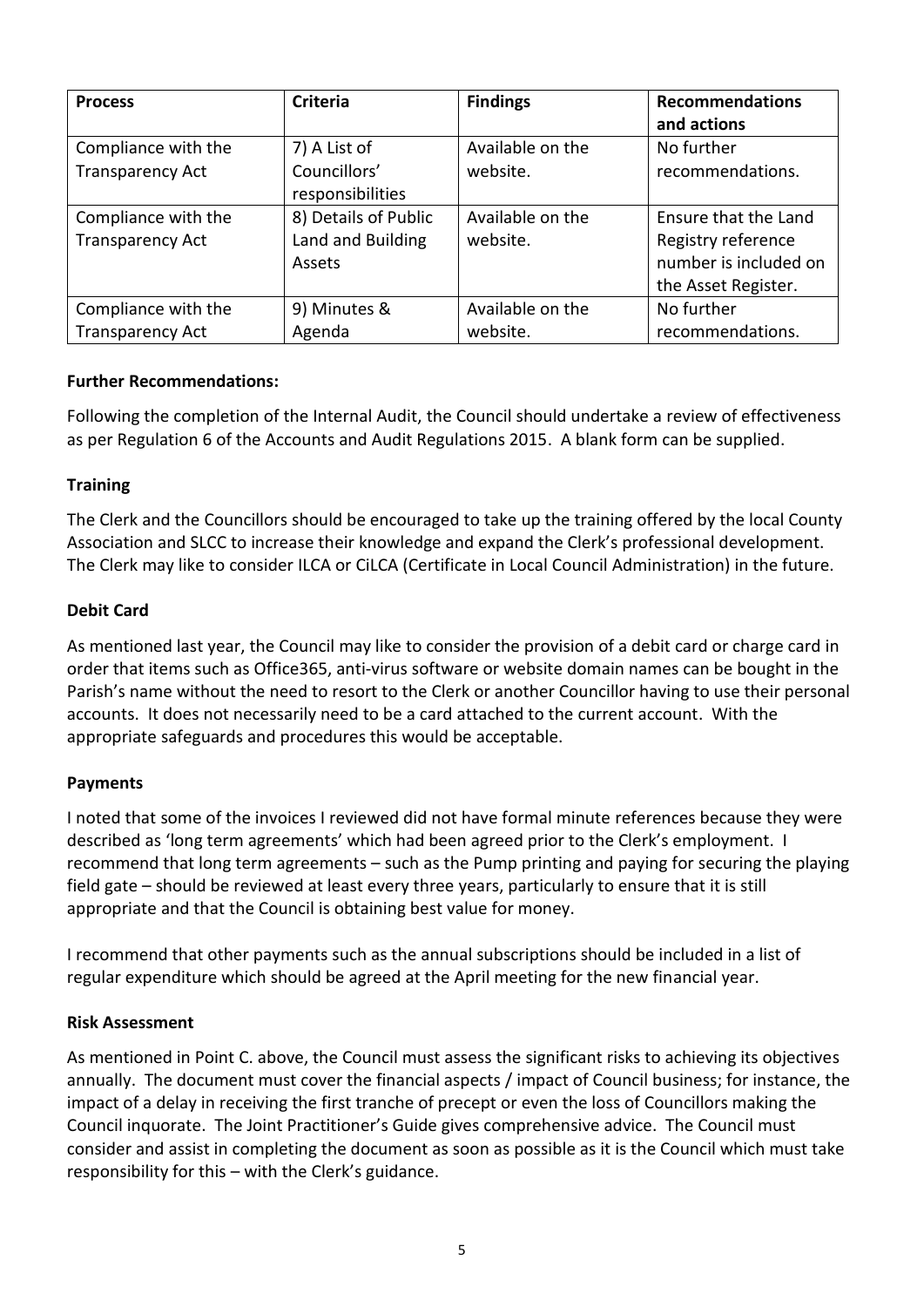The Council will also need to consider Question 5 of the Annual Governance Statement (Section 1 of the AGAR) carefully.

## **Reserves**

The 'operating reserve' for the Council is more than the current Precept requirement. I strongly recommend that the advice in JPAG is followed and that the values in the other earmarked reserves are considered.

# **Document Management**

As mentioned last year, I note that the Clerk is in possession of many of the Parish Council Minute books. As these books are the only record of the meetings and should be kept in perpetuity, I strongly recommend that just the last five years or so are kept with the Clerk, with the rest being deposited with the County Archive for safety. A review of other documents, both paper and electronic, should also be undertaken following adoption of a Document Retention policy.

# **Councillor Email Accounts**

As part of General Data Protection Regulation compliance, it is recommended that all Councillors should have email addresses provided by the Council using the formal padburyparishcouncil.com domain name. This would ensure that the Clerk is able to manage the email accounts, particularly when Councillors resign.

# **Website Documents**

All documents published by the Parish Council must be easily accessible, and therefore they should be prepared in PDF format in order that proprietary software is not needed to read the documents. Having to download documents can negatively impact community engagement as many people do not want to clutter up their computers with unnecessary documents.

As mentioned in my previous report, I understand that advice had been given on an SLCC course about the use of Word and Excel for documents on websites, but I believe that the advice was incorrect as it should not be necessary to have to download any document in order to read it. I recommend moving forward that all documents are saved as PDFs – advice on how to convert documents from Word to PDF can be provided.

# **Conclusion**

The above are recommendations to help the Council improve its processes and in no way detract from the work it, and the Clerk, has already done.

I have noted that many of the actions which I recommended last year have been completed; the Clerk and Council should be commended for this.

Padbury Parish Council has an electorate in the region of 697 and the Precept for the year 21/22 was set at £24,104.

In general, I believe that the Council has competent arrangements in place to satisfy itself that its systems of internal financial control are transparent and effective. There are approval and